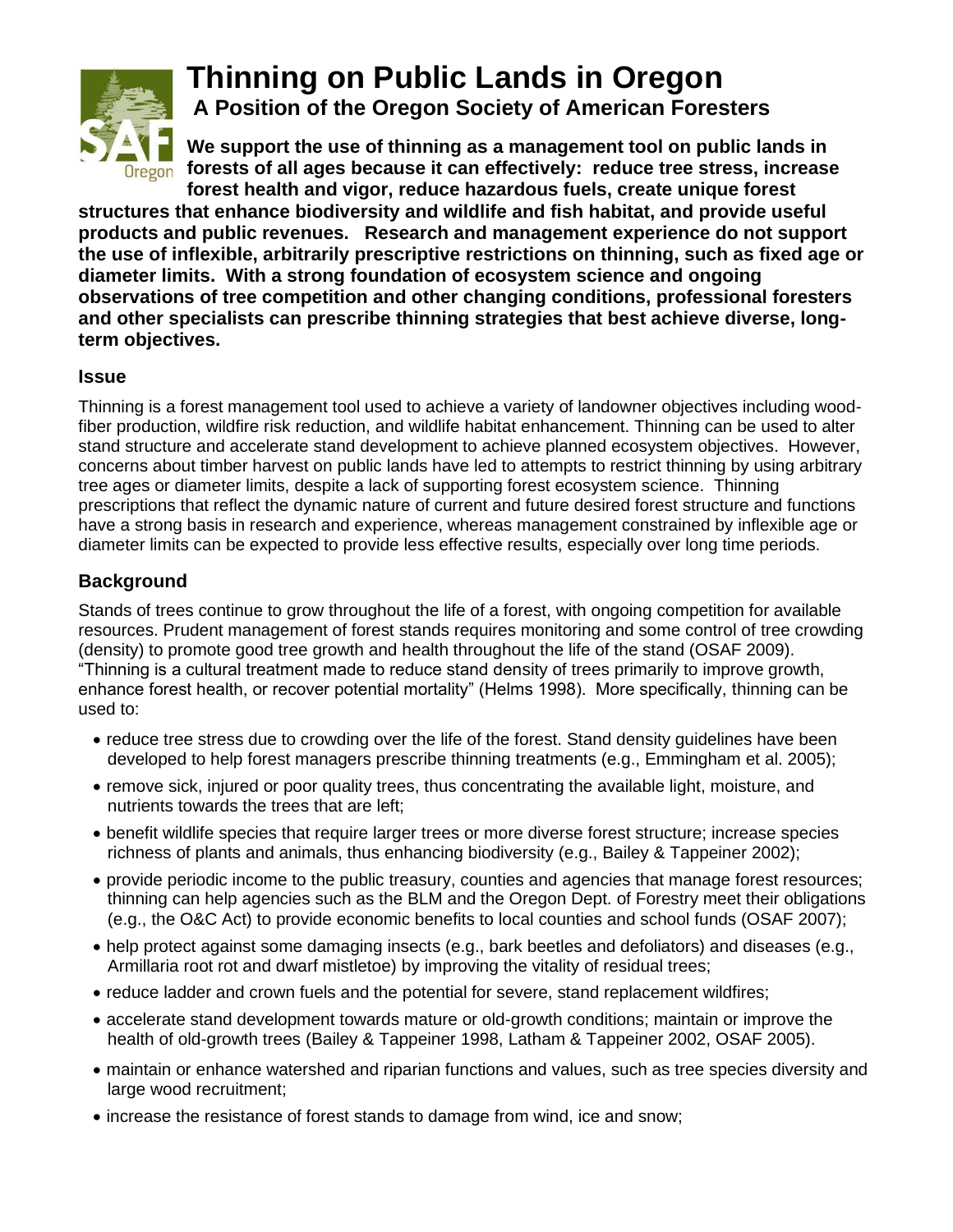Thinning differs from other partial cutting practices, such as shelterwood, seed-tree, sanitation-salvage harvesting (Barrett 1995). Typically, thinning removes fewer trees, and is not done with the intent of regenerating the forest. There are several ways to thin forests depending on goals and stand conditions; detailed descriptions of these methods are in *The Dictionary of Forestry* (Helms 1998). Thinning may not be suitable for all sites or in all stand conditions, but it is most effective in achieving desired results when professionals are able to carefully consider and prescribe treatments at all stages of forest development.

Thinning treatments can be precommercial or commercial. Precommercial thinning (PCT) removes trees before they reach commercial size, to reduce stand density and thus concentrate available resources for the growth of the more desirable trees left standing. Commercial thinning is any type that produces merchantable material at least equal in value to the direct costs of harvesting (Helms 1998). The materials removed in PCT and commercial thinning may be used for a wide variety of products, such as lumber, pulp chips (for making paper), biomass for municipal and commercial electrical plants and to produce bioethanol and other renewable fuels and chemicals.

Some policy makers and advocacy groups promote arbitrary cutting limits based on tree ages or diameters, above which no trees can be cut. Current management directives on federal lands in central and eastern Oregon, for example, limit thinning to trees that are 21-inches or less in diameter. Some groups continue to lobby for lower diameter limits (e.g., 14 or 16 inches) due to concerns about commercial versus environmental objectives and their lack of trust in federal agencies. Where diameter limits are used, some trees smaller than the diameter limit usually are left. Experience shows that many of these uncut trees will grow above the diameter limit and, once that occurs, tree stocking no longer can be effectively controlled using that limit. The result is that all trees, both smaller and larger, experience increasing competition for moisture and other limited site resources, thus placing the entire stand at risk to mortality from disease, insect infestation, drought and wildfire.

Tree or stand ages also have been proposed as a way to restrict thinning, but both age and diameter limits are inconsistent with forest ecosystem science. Prescriptions based on the desired stand structure have a much stronger science basis than those constrained by artificial limits that do not account for stand growth dynamics over time. Some proposed policies also assume that forests can be thinned indefinitely. However, at some point in the future, forests may require other harvest methods to ensure successful replacement of native species. Forests of Douglas-fir, for example, will not regenerate themselves unless management practices or natural disturbances create substantial openings that provide the full sunlight needed for seedlings to survive and grow (OSAF 2008).

In summary, thinning is a vital tool for managing young to mature forest stands for a broad array of benefits, both environmental and socioeconomic. Forest ecosystem science, as well as decades of management experience, has shown that thinning is most effective when prescribed in a site-specific manner, with due consideration of the complex, dynamic nature of forest growth and development over extended periods. For a given forest type and location, this means that thinning prescriptions must change significantly as the forest itself changes over time, and that it is most productive to focus on the trees and other conditions that remain and develop after thinning, rather than what is removed.

## **Selected References**

Bailey, J.D. & J.C. Tappeiner. 2002. Trees, shrubs and herbaceous vegetation. p. 22-26 in Managing for biodiversity in young Douglas-fir forests. USGS/BRD/BSR-2002-006; available at [http://fresc.usgs.gov/products/papers/mang\\_bio.pdf](http://fresc.usgs.gov/products/papers/mang_bio.pdf)

Bailey, J.D. & J.C. Tappeiner. 1998. Effects of thinning on structural development in 40- to 100-year-old Douglas-fir stands in western Oregon. Forest Ecology and Management 108:99-113.

Barrett, J.W. (ed.) 1995. Regional silviculture of the U.S. 3<sup>rd</sup> edition, John Wiley & Sons, Inc., New York. 643p.

Emmingham, W.H., P.T. Oester, S.A. Fitzgerald, G.M. Filip, & W.D. Edge. 2005. Ecology and management of eastern Oregon forests. Manual 12, Oregon State Univ. Extension Service, Corvallis. 208p.